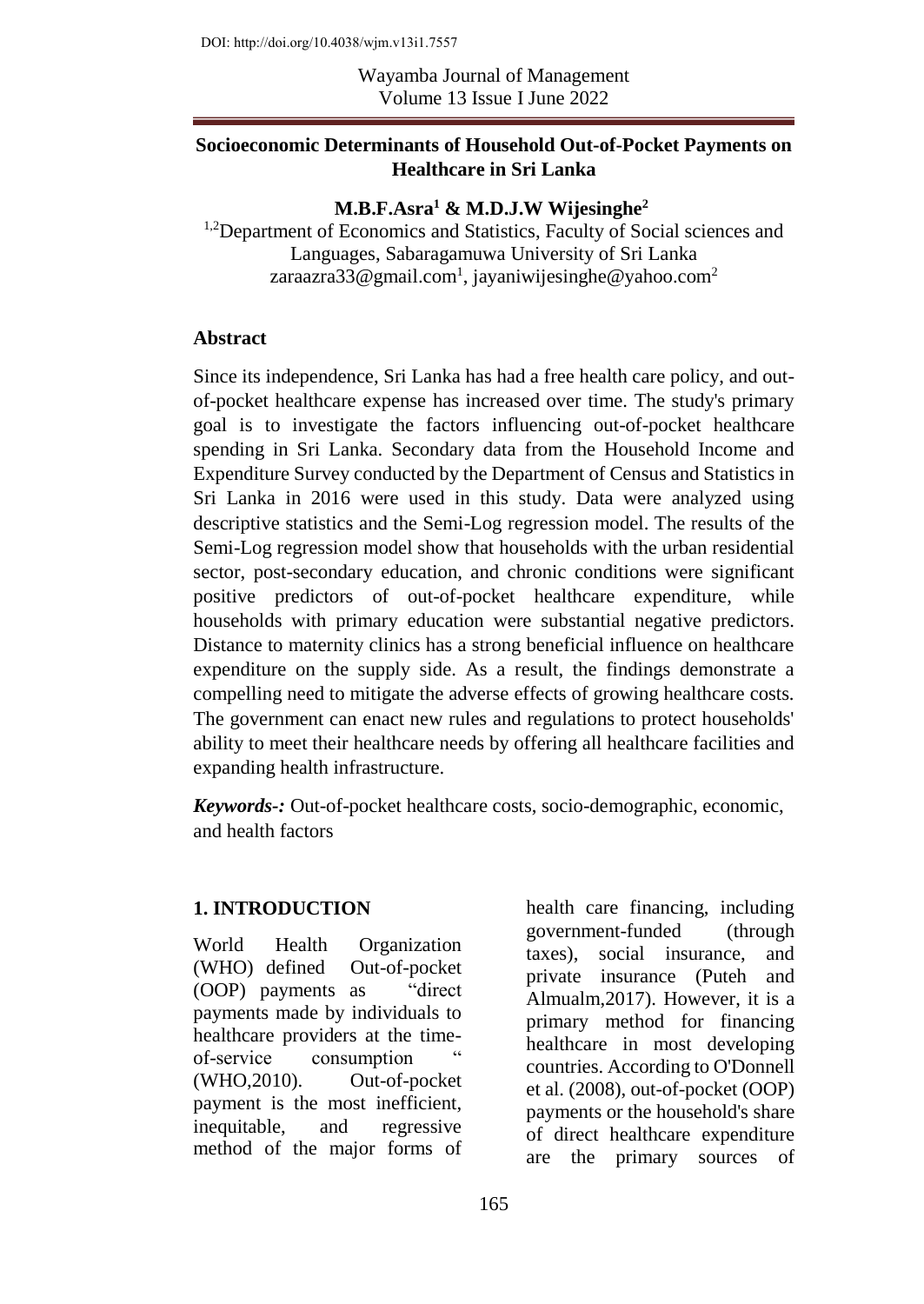healthcare finance in low- and middle-income countries. In the Asian region, out-of-pocket payments to total household healthcare expenditure range from 30 to 82 percent (van doorslaer et al.,2006).

Considering the Sri Lankan context, its healthcare system combines the public and private sectors. However, over time in Sri Lanka, out‐of‐pocket health care payments have risen under the free health care policy (Withanachchi and Uchida,2006). According to Rannan-Eliya and Sikurajapathy (2008), out-ofpocket health care costs by households comprised approximately 33% of national health expenditure in 1953, 41% in 1980, and 48% in 2005. Further, Amarasinghe et al. (2013) pointed out that private finance accounts for 52% of overall healthcare expenditure, with 95% being out-of-pocket. Kumara and Samaratunga (2016) Found that more than 60% of households in Sri Lanka incur outof-pocket healthcare expenses. Further, Figure 1 illustrates that the share of out-of-pocket health care spending in total household spending increased over the year. Households spent about 2% of their overall expenditure on outof-pocket health expenses in 1990/1991. This percentage climbed to roughly 3% till 2012/2013. In 2016, households paid approximately 1.5 percent of their total spending on out-ofpocket health expenses. It is noted that under Sri Lanka's free

healthcare program, out-of-pocket health care expenditures are increasing. In this scenario, the primary objective of this study is to investigate the relationship between socioeconomic variables of out-of-pocket household payments on healthcare in Sri Lanka.

## **1.1. Theoretical background**

Many theories in economics on health care demand are based on Grossman's human capital approach to health (Grossman ,2000). The human capital theory outlines how an individual invests in human capital to increase productivity and produce earrings and commodities that feedback into the individual's utility function. Grossman used a household production function of consumer behavior to distinguish between medical care as input and health as an outcome. According to Grossman's approach, a person inherits an initial stock of health that declines with age but can be increased through investment. The decision to seek medical care is an input that can be used to assist offset the natural depreciation of the health stock. Other elements that influence the demanding healthcare include exercise, education, nutrition, and lifestyle choices.

Figure 2 showed diminishing returns between health investment and health, i.e., the production function is in the typical shape as the level of health capital increases. It is increasingly challenging to generate health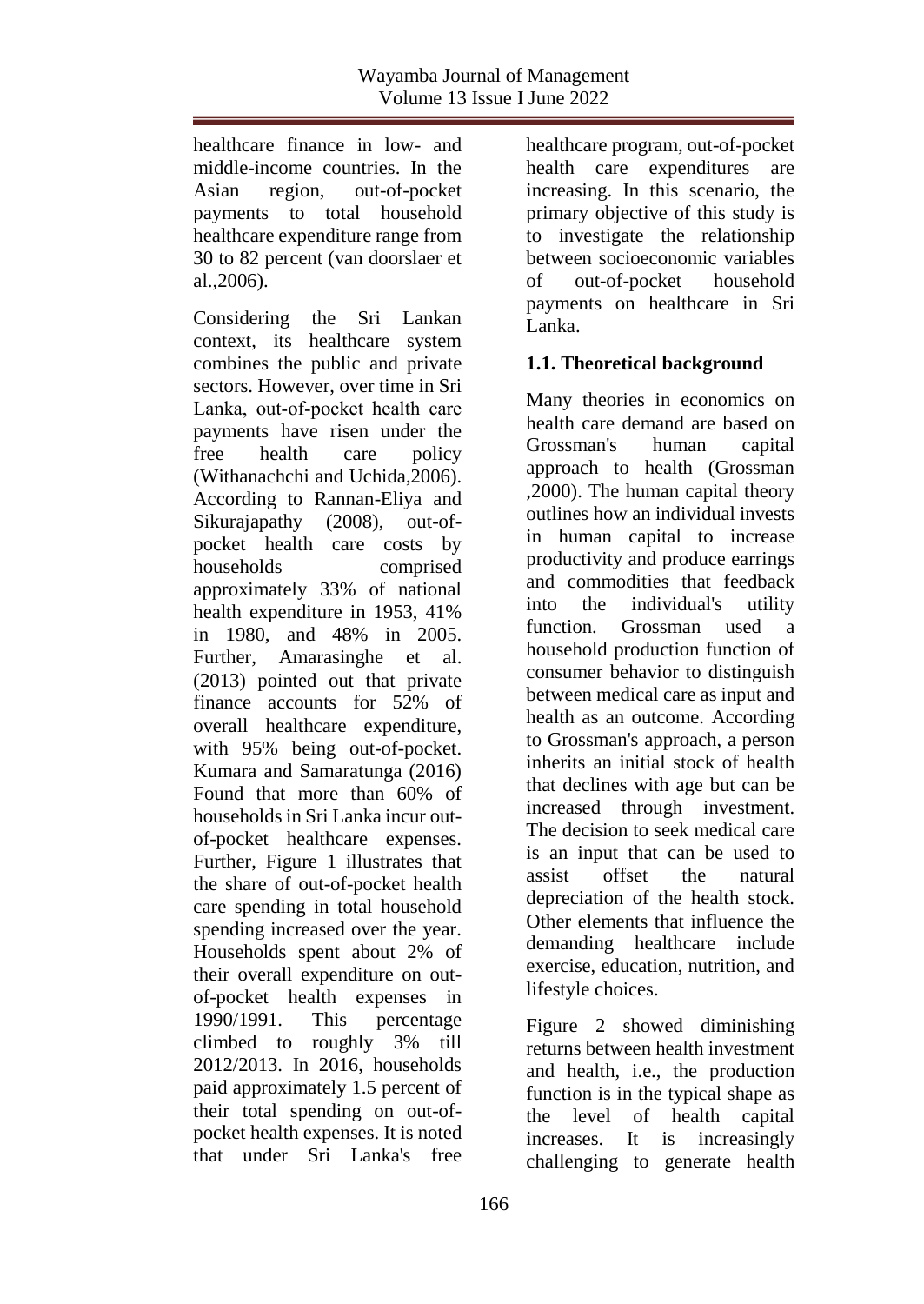from inputs. The demand curve slopes downward due to the diminishing marginal productivity of health capital. It generated three hypotheses on the impact of age, education, and wage rate on the demand for health by Grossman.

According to Figure 3, over the life cycle, depreciation increases from di to di+1. Consequently, marginal cost increases, and demand for health stock decreases from Hi to Hi+1. Due to higher elasticity, demand causes a massive decrease in the optimal stock of health with age. When the cost of capital is r+dn, and the stock of health is Hn=Hmin, as a result of that, death will occur. Healthy times are equal to zero at death, and there is no time available for both market and nonmarket activities. If the elasticity of the demand or marginal efficiency of the capital schedule is less than one, expenditure on medical care will rise with age.

According to Grossman (2000), education is a large and significant element that influences health and healthcare spending at the individual and national levels. The connection between health status and healthcare consumption is expected to influence and change healthcare costs. Education, often known as human capital, is a tool used to assess non-market efficiency. People with a higher level of education earn more money. If the wage rate and marginal product of a given health stock were unlinked, an increase in education would boost the

marginal efficiency of health capital. As a result, the MEC schedule shifts to the right from the MEC<sub>1</sub> curve to the MEC<sub>2</sub> curve (Figure 4). If the cost of capital were independent of E and the MEC schedule's elasticity was smaller than one, more educated individuals would demand more health but less medical care (Grossman,1972).

Figure 5 shows how an increase in wage raises the return on healthy days. Because the wage rate and the level of the MEC schedule are directly associated, health demand is favorably related to wage. By increasing the pay from  $W_1$  to  $W_2$ , the MEC schedule shifts from  $MEC<sub>1</sub>$  to  $MEC<sub>2</sub>$ . If the cost of health capital remains constant. the ideal stock of health will increase from  $H_1$  to  $H_2$ . Therefore, as wages rise, the demand for medical care increases.

The behavioral model of health care, on the other hand, is a conceptual model that highlights the factors that influence the use of health care services (Andersen,1995). This model depicts how three factors influence an individual's use of health care services: Predisposing characteristics, enabling resources, and needs. For example, needs show the necessity for individuals to use health care (Babitsch et al.,2012). Individuals' pre-illness sociocultural characteristics are predisposing variables (Andersen and Newman, 2005). It is based on demographic factors (age, gender,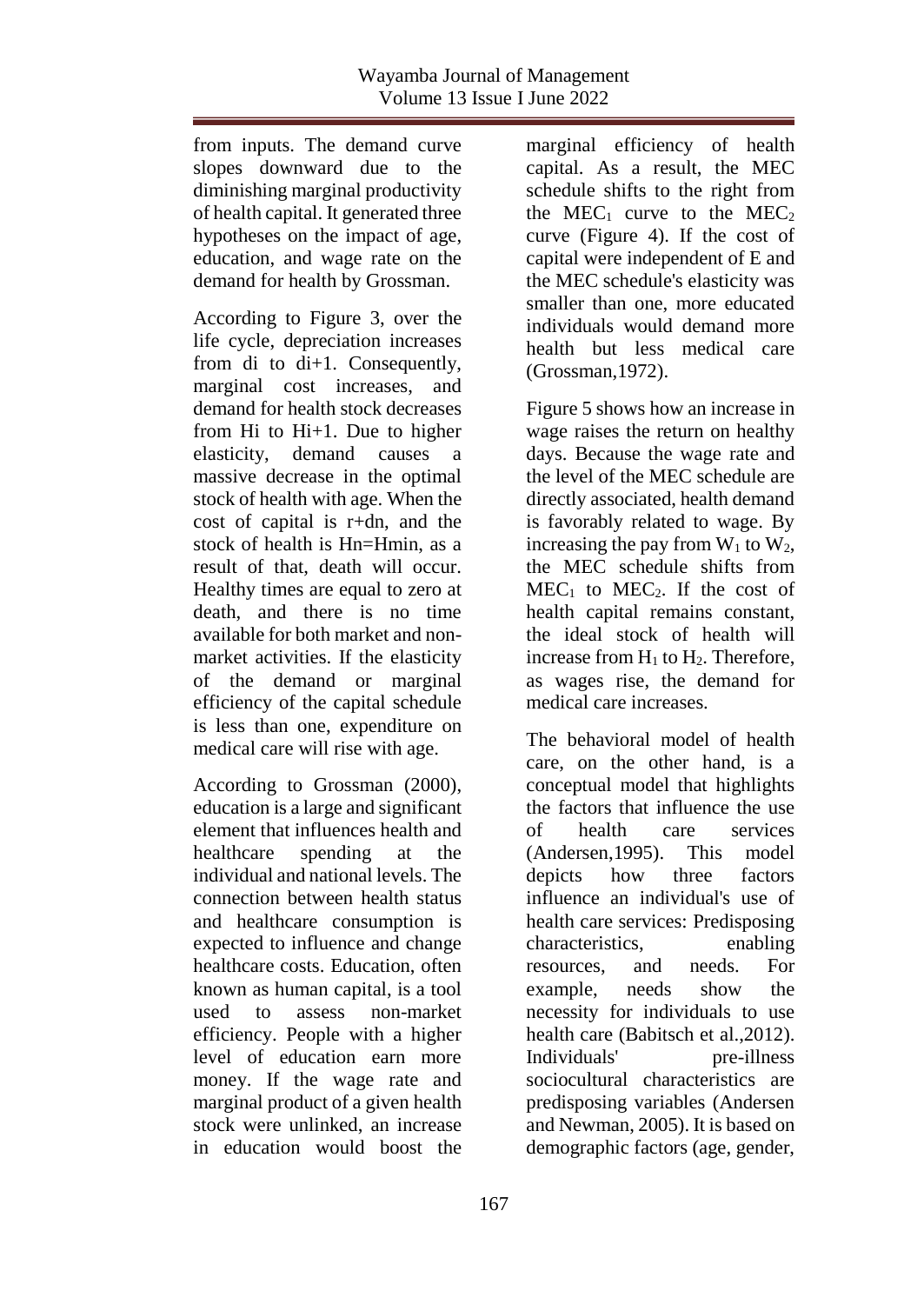and biological imperatives), social structure (education, occupation, ethnicity, social network, social interaction, and culture), and preillness health beliefs (Babitsch et al., 2012; Andersen and Newman, 2005). According to Andersen (1995), health beliefs are "attitudes, values, and knowledge about health and health services that can impact people's future perception of need and use of health services" (Andersen, 1995, pp 2). However, if someone is predisposed to use health care, other resources must be available to act effectively (Andersen and Newman, 2005). It is necessary to have community/organizational (physician and hospital density, office hours, provider mix, quality management oversight, outreach, educational program, health policy, and family/person enabling resources (Babitsch et al., 2012). Community resources include the structures and distribution of health care facilities and employees. People must have access to and understand how to use these services Income health insurance, a stable source of care, and travel and waiting time are also factors in this category. Need is determined as an initial factor of use. According to Andersen and Davidson (2001), individual needs can be differentiated. They are the perceived and assessed requirements for health care services. Perceived need refers to how people perceive their general health and symptoms of illness, discomfort, and health worries.

The evaluated condition includes professional assessments and objective measurements of individuals' health status and need for medical care (Andersen, 1995; Andersen and Davidson, 2001; Babitsch et al., 2012; Andersen and Newman, 2005).

## **1.2. Review of Literature**

This section examined existing studies on individual demand for health care to assess which characteristics influence health care demand consumption.

The relationship between age and healthcare spending is intricately linked. According to Hwang et al. (2001), there is a positive relationship between OOP spending and age. For example, people in the oldest age category (age 80 or more) spent more than five times as much as people in the youngest age category (age 19 or less) and twice as much as people in the middle age category (age 45 to 65). Further, household heads in the oldest age category (65 or more) spent more on OOP than other families. Malik and Syed (2012) also revealed that households with older members had a more significant influence on OOP payments than households with younger members, implying that adult respondents were better predictors of OOP than younger respondents. There is a positive relationship between age and out-of-pocket costs, with children under the age of 5 incurring lower out-of-pocket expenses due to government initiatives for young children in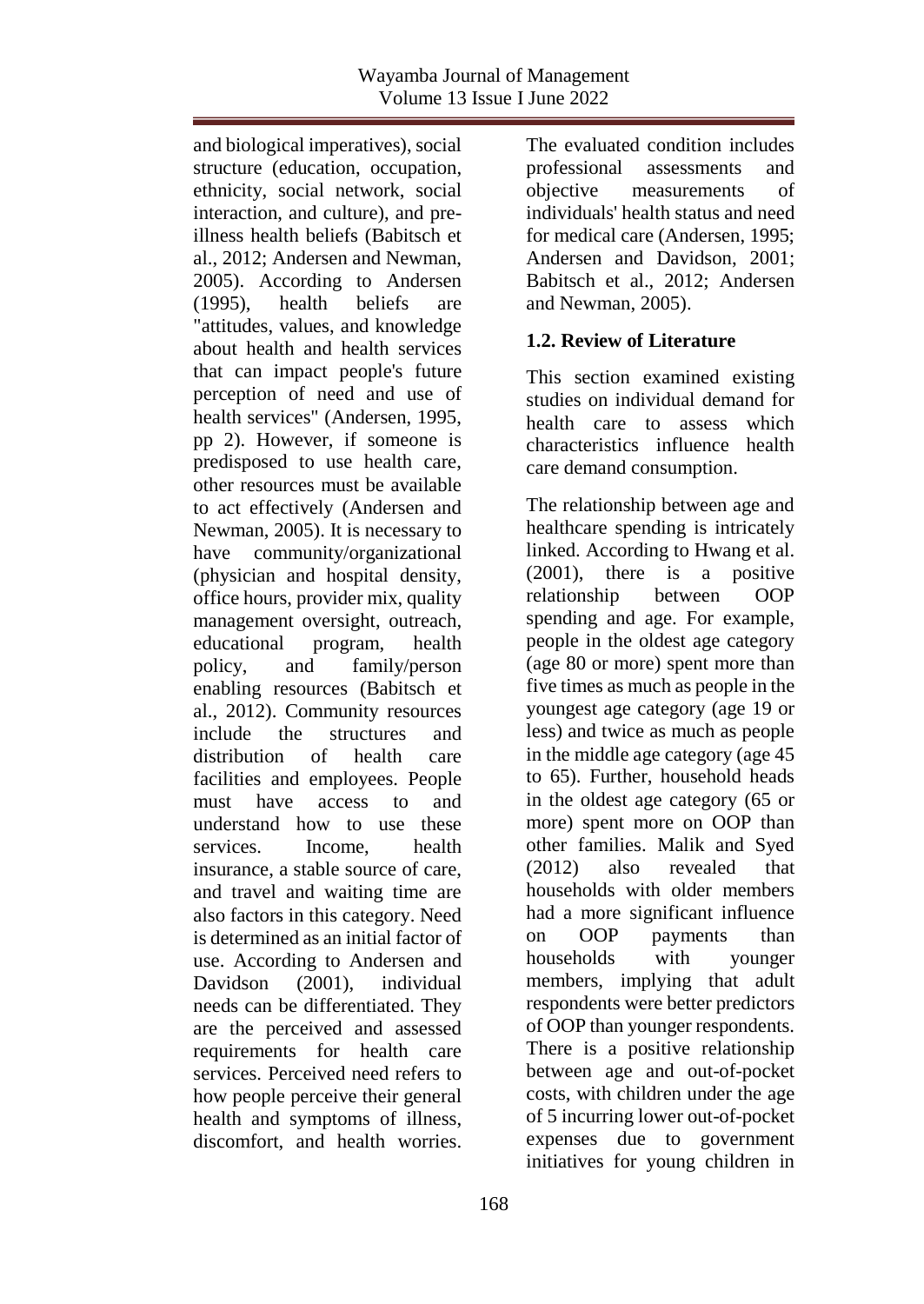Kenya. However, older adults over 65 pay a more significant out-of-pocket expense (Ke Xu et al.,2006). Population age structure is one of the most influential elements influencing healthcare spending in Ghana (Angko,2013). Apere and Karimo (2014) identified households headed by older people with large families are more likely to incur OOP healthcare spending ), in Nigeria's south-south geographical zone. In contrast, Samadi and Rad (2013) revealed a long-term negative relationship between health spending and age groups.

The rate of urbanization has a significant and beneficial impact on the rise in healthcare expenditure in Ghana. According to his estimation, a 1% increase in urbanization results in a 4% increase in per capita healthcare expenditure( Angko,2013). Malik and Syed (2012) also concluded that urban families spent more on OOP than rural households. Rural inhabitants are often less educated, resulting in lesser health awareness, and healthcare services are more limited in rural locations. Furthermore, they cannot afford specialized doctors/hospitals or high-tech equipment and recorded low spending on healthcare (Molla et al.,2017). However, Ke Xu et al. (2006) observed that the urbanrural split was a minor predictor of out-of-pocket healthcare spending.

Masiya and Kaonga (2016) found that the education level of the head

of the household was associated with a higher demand for health care. According to Molla et al. (2017), a 10% rise in illiteracy results in an 11% decrease in household health spending. Uneducated households use less healthcare because they are either unaware of the availability of healthcare or prefer home or alternative cures.

There is conflicting evidence regarding the association between OOP spending and health insurance coverage. Some researchers discover a negative relationship between health insurance membership and OOP payments, implying that health insurance membership does not currently provide adequate financial protection and that reform is required. Ke Xu et al., 2006; Wagstaff et al., 2007). Morrisey (2001) has claimed that having health insurance coverage significantly lowers OOP spending. In contrast, mean OOP spending on uninsured people was higher than on people with health insurance (Masiya and Kaonga,2016).

Rashidul et al. (2017) revealed that household income differences substantially influenced OOP spending. The severity of illness in low-income groups may be greater than in high-income groups. In general, poor people may not utilize healthcare if their illness is not severe, but wealthy people may use healthcare in the early stages of the condition. According to Xu Ke et al. (2011),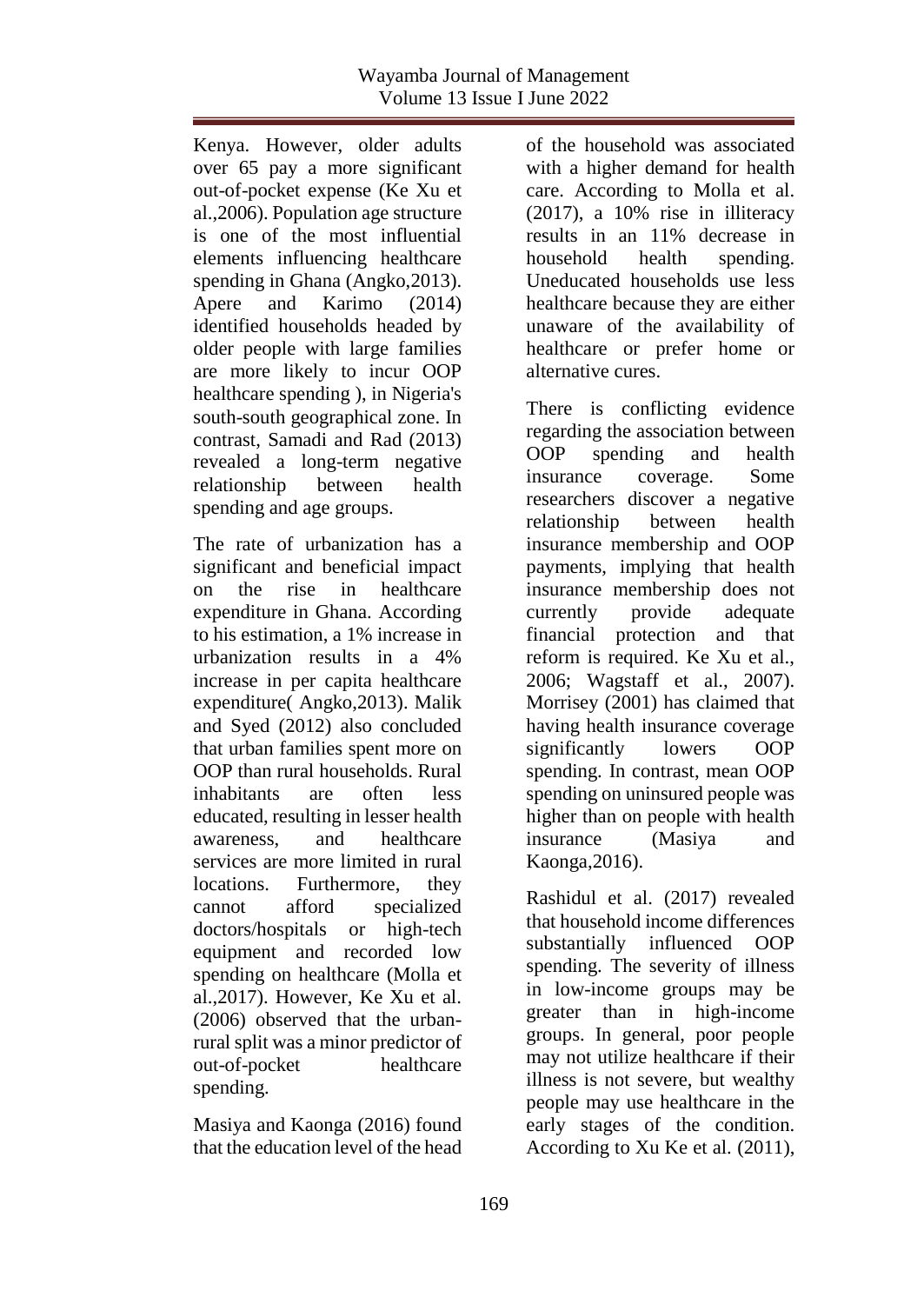income elasticity for OOP expenditures in high-income countries was more than one (1.50). The elasticity was approximately one in low-income countries and less than one in lower-middle and upper-middleincome countries. According to Molla et al. (2017), a 10% increase in household income correlates to a 2% increase in household healthcare expenditure at a high level of relevance. According to Sanwald and Theurl (2016), Higher-income households are more likely to have OOP expenses. According to Sozmen and Unal (2013), highincome households in Turkey spend more on out-of-pocket expenses. Per capita income has been highlighted as a crucial component in explaining healthcare expenditure among households and nations as one of the influencing variables on outof-pocket healthcare expenditure. In OECD countries, cross-section regressions of aggregate health expenditure per capita on GDP per capita consistently revealed income elasticity significantly greater than one, ranging from 1.2 to 1.5. According to Fabbri and Monfurdini(2003), family income is a primary driver of the number of private consultations. Individuals with higher earnings have been found to use more private services.

Availability of healthcare facilities, such as the number of Physicians and public services, are also important factors in determining the out-of-pocket health expenses. For example, according to Masiya and Kaonga (2016), the lack of available public services shifts the cost of OOP to the poorest sector. Ke Xu et al. (2006) discovered that the type of health provider affects outof-pocket spending because visiting a private health facility leads to greater out-of-pocket payments than visiting a public health provider, which results in lower out-of-pocket spending payments. Further lack of health sector resources for the management of specific chronic diseases in the elderly recorded a positive influence of old age on OOP health expenditures, especially since Bangladesh lacks a particular program of coverage for more senior citizens to mitigate excess healthcare costs at an affordable price (Rashidul et al. ,2017) .The number of physicians has a positive relationship with health costs in both the long and short run. As the number of doctors increases, people seek more expensive care, raising healthcare expenses (Samadi and Homaie ,2013). According to Masiya and Kaonga (2016), the type of perceived disease is also a significant factor driving OOP expenditure. According to Hwang et al. (2001), there is a positive relationship between OOP spending and chronic illness for Medicate beneficiaries: families with chronically ill members are 2.6 times more likely than other families to spend \$1000 OOP yearly for medical care. Molla et al. (2017) found a statistically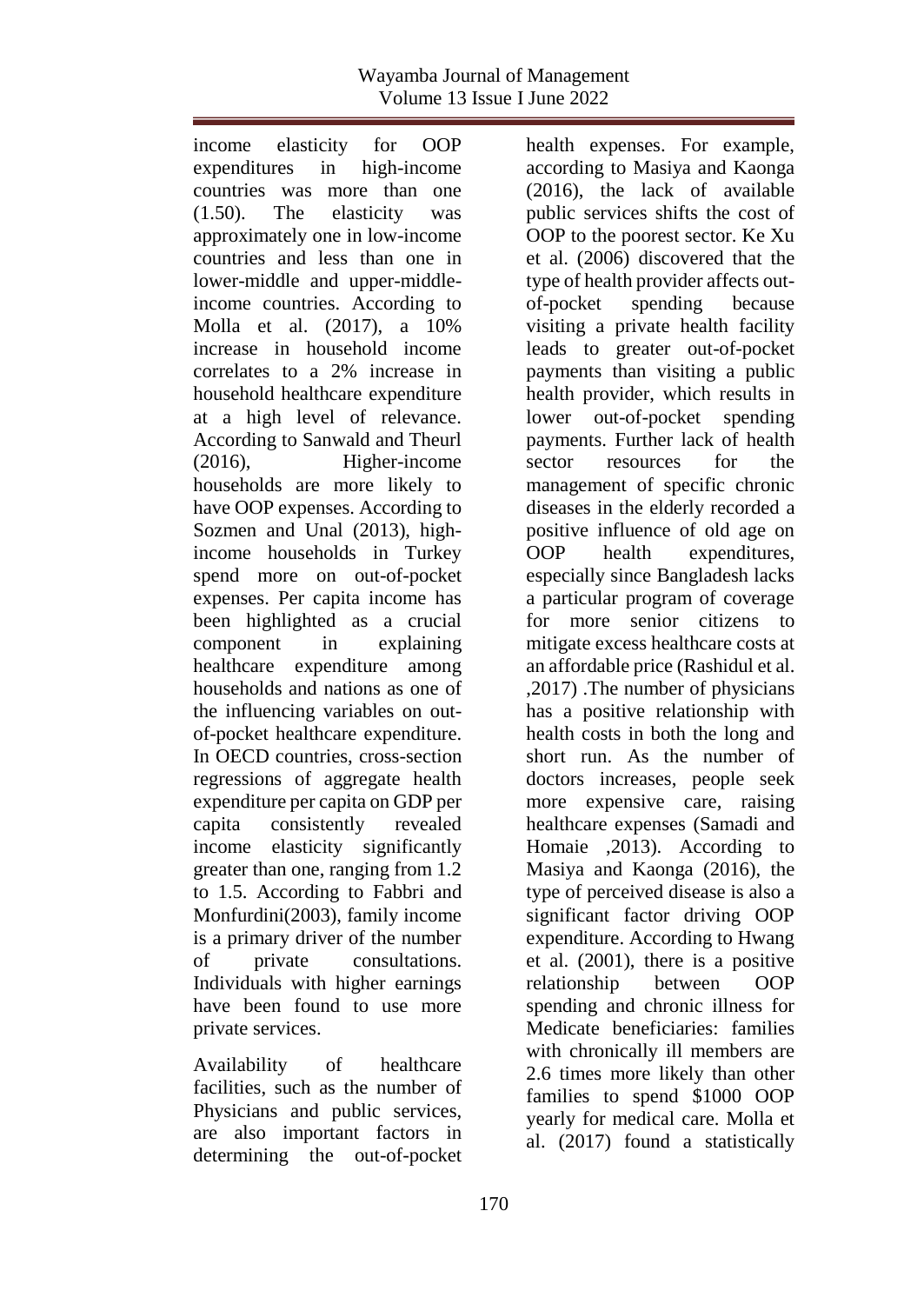significant relationship between chronic illnesses in the home and household healthcare spending. Having a chronic disease among household members results in a 101 percent increase in yearly household healthcare costs compared to households without chronic disorders.

Considering the studies on the Sri Lankan context, Kumara and Samaratunge (2016) discovered that age, education, living sector, and income all impacted the burden of out-of-pocket health care spending in Sri Lanka. Households with more than one elderly adult, preschool children, people with chronic illnesses, and educated household leaders are more likely to pay out-of-pocket health care costs. Out-of-pocket healthcare cost is emphasized as a more noticeable component in households with multiple members suffering from chronic illnesses. Higher-income households spend a greater proportion of their earnings on out-of-pocket expenses. Out-ofpocket spending for urban households is higher than for estate and rural households. Furthermore, supply-side factors such as the proximity of government hospitals, bed numbers, and dentists at government hospitals should minimize out-of-pocket costs. According to Pallegedara and Grimm (2018), out-of-pocket medical expenses gradually increase. They found that the government's limited supply of public health services drives

people towards the private sector. This study also identified per capita income as a major contributor to rising healthcare expenses in Sri Lanka. Population age composition and crude death rate are two critical factors influencing out-of-pocket healthcare costs across districts and over time (Pallegedara and Grimm,2018).

# **2. METHODOLOGY**

This study is mainly based on secondary data. Data were obtained from the 2016 Household Income and Expenditure Survey (HIES) 2016 conducted by the Department of Census and Statistics of Sri Lanka. HIES surveys a sample of 25,000 housing units throughout the country.

All independent variables included in the analysis mainly covered economic, demographic, social and living standards, and health characteristics of the households. Household OOP payments are usually positive, with sizable zero responses and a positively skewed data distribution (Mullahy,2009). In the case of the HIES data, around 70% of households reported OOP payments. It exhibited a positively skewed distribution. Therefore, the study uses a natural logarithm transformation of health expenditure in the regression model.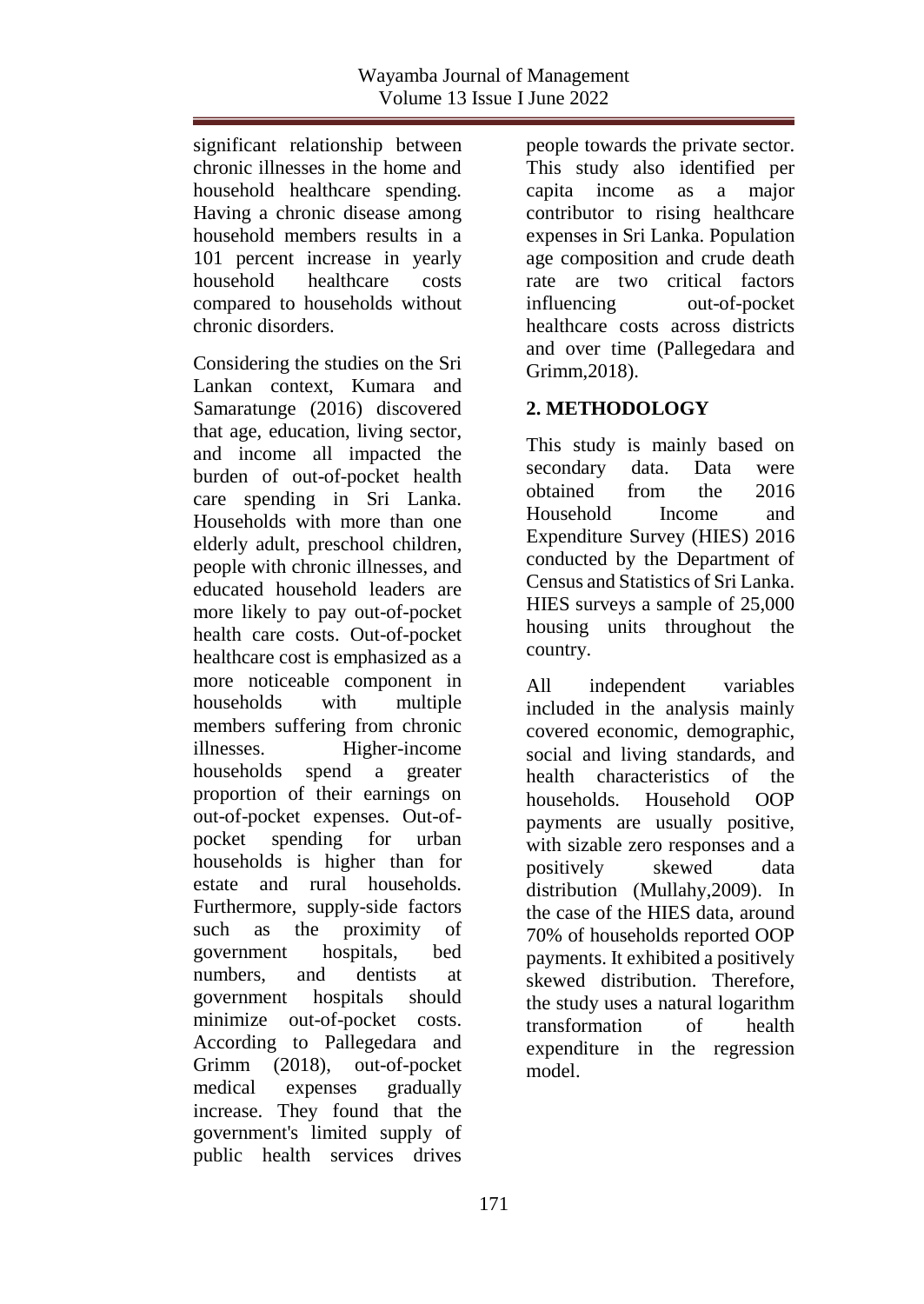### **3. RESULTS AND DISCUSSION**

According to figure 7, fees for private medical expenditures highly contribute to the households' healthcare expenditures in Sri Lanka at 32.5%. Purchasing of medical and pharmaceutical products is the second principal component of the households' healthcare expenditures in Sri Lanka at 26.12%.

Table 1 presents the coefficients of the Semi-Log model,tstatistics, P-values, and Standard errors. There is a statistically significant influence of the residential sector on healthcare expenditure in Sri Lanka. It revealed that positive relationship between the residential sector with healthcare expenditure. The coefficient of the residential sector under Semi- Log regression model, healthcare expenditure will increase at the rate of 135.2 percent in the urban sector, and healthcare expenditure will increase at the rate of 44.8 percent in the rural sector. Malik and Syed (2012) found that urban households made higher OOP expenditures than other sector households. In contrast, Ke Xu et al. (2006) found that the urbanrural difference was an insignificant predictor of OOP spending. Samadi and Homaie (2013) demonstrate a positive long-term relationship between the percentage of urbanization and health expenditures. This is because the individuals in urban

regions have more access to healthcare resources. As well as Molla et al. (2107) found that rural and estate households spend less on healthcare than their urban counterpart. Rural and estate people are usually less educated and hence have less health awareness, and there are fewer healthcare services available in their area. Moreover, they cannot afford specialist doctors/hospitals and sophisticated technology in the urban sector.

Out of pocket healthcare expenditure will decrease by 26.7 percent among the household heads with primary education. Also, healthcare expenditure will increase by 15.2 percent for household heads with postsecondary education. Therefore, there is a statistically significant impact of the level of education on healthcare expenditure in Sri Lanka. Masiya and Kaonga (2016) found the level of education of the head of the household was positively associated with a greater demand for health. Sanwald and Theurl (2016) revealed the highest probability of out-of-pocket healthcare expenditure. Further, Households with a higher level of education show a significantly higher likelihood of having OOP expenditures. Compared with private-sector employees in Sri Lanka, the coefficient of employment status under the semi-log regression model, outof-pocket healthcare expenditure will decrease by 11.8 percent due to a particular household head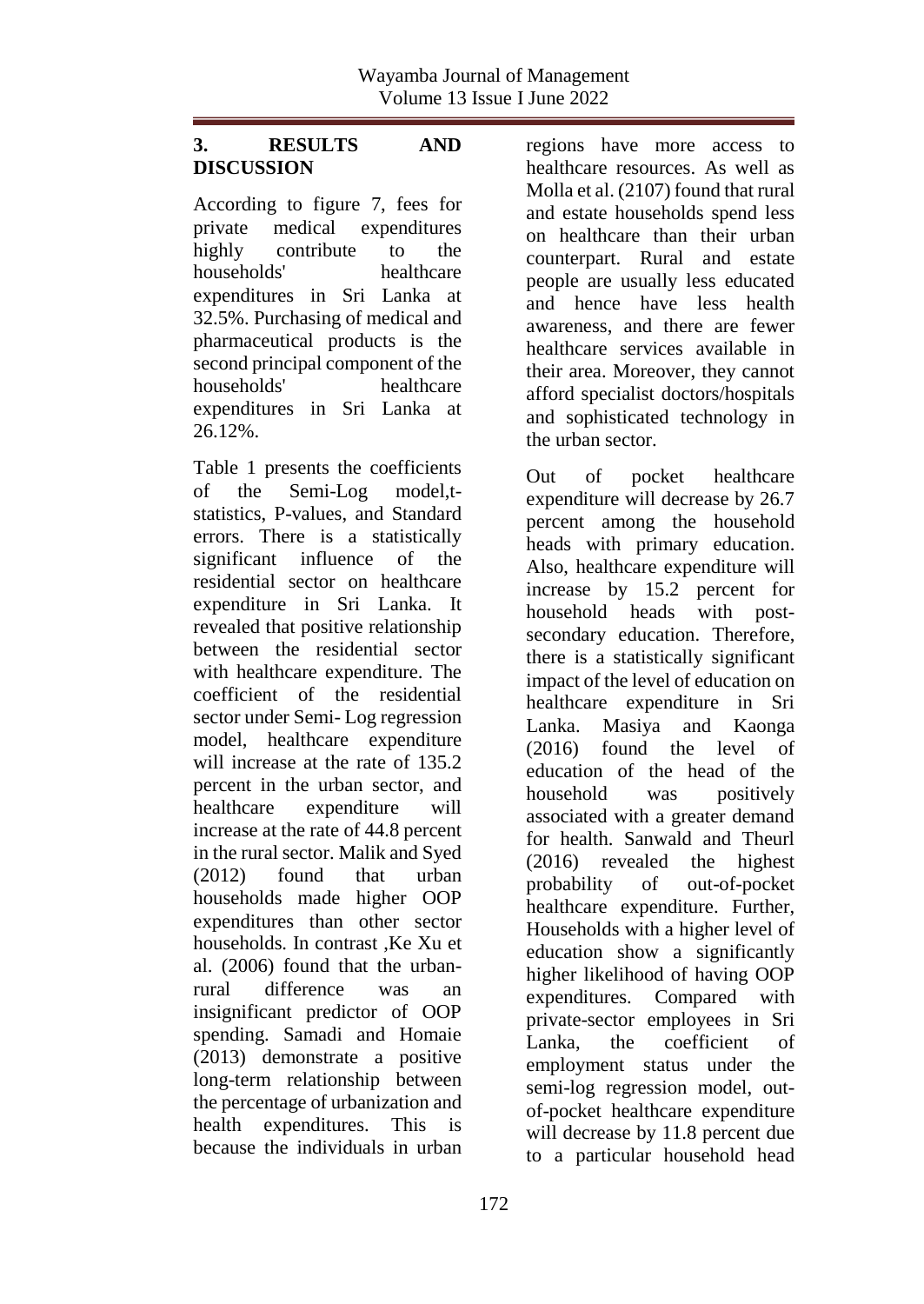being an own-account worker. Previous studies by Samaraweera (2008) and Malik and Syed (2012), found employment status as an essential factor that influences the healthcare expenditure. Out of pocket healthcare expenditure will decrease at the rate of 5.7 percent due to the household with no chronic disease in Sri Lanka. It shows a statistically significant impact of chronic disease on healthcare expenditure in Sri Lanka. It revealed that household with chronic disease has higher spending on healthcare. Some researchers emphasize the same results of this study. Such as Molla et al. (2017), Hwang et al. (2001); O'Donnell et al.(2008); Kumara and Samaratunga (2016) are some of them. Hwang et al. (2001) demonstrate a positive relationship between OOP spending and chronic disease. However, age, marital status, and wage are not statistically significant in determining the outof-pocket healthcare expenditure.

Considering the supply-side factors in determining the healthcare expenditure in Sri Lanka such as distance (in kilometers) to healthcare resources (hospital, Maternity home, Government dispensary, private dispensary, maternity clinic) from their house ,the distance of maternity clinics from their homes shows a statistically significant impact on healthcare.

### **4. CONCLUSION**

The main objective of this research is to identify the determinants of out-of-pocket healthcare expenditure in Sri Lanka based on the Household Income and Expenditure Survey (HIES)2016. Semi-log (Log-Lin) regression estimation is used to identify the determinants of outof-pocket healthcare expenditure. The study found that demand-side factors play an essential role in determining out-of-pocket healthcare expenditure than Supply-side factors in Sri Lanka based on HIES 2016. It means that demand-side factors of the residential sector, level of education, and chronic conditions of households significantly influenced healthcare. In contrast, the Supply-side factor of the distance of maternity clinics from their houses shows a statistically significant positive impact on healthcare. Results revealed that households with chronic disease have higher spending on healthcare than households with no chronic diseases. Chronic disease positively impacts healthcare expenditure in Sri Lanka. Therefore, the government can proceed with new rules and healthcare programs to prevent chronic diseases and fulfill their healthcare requirements to reduce out-of-pocket healthcare costs.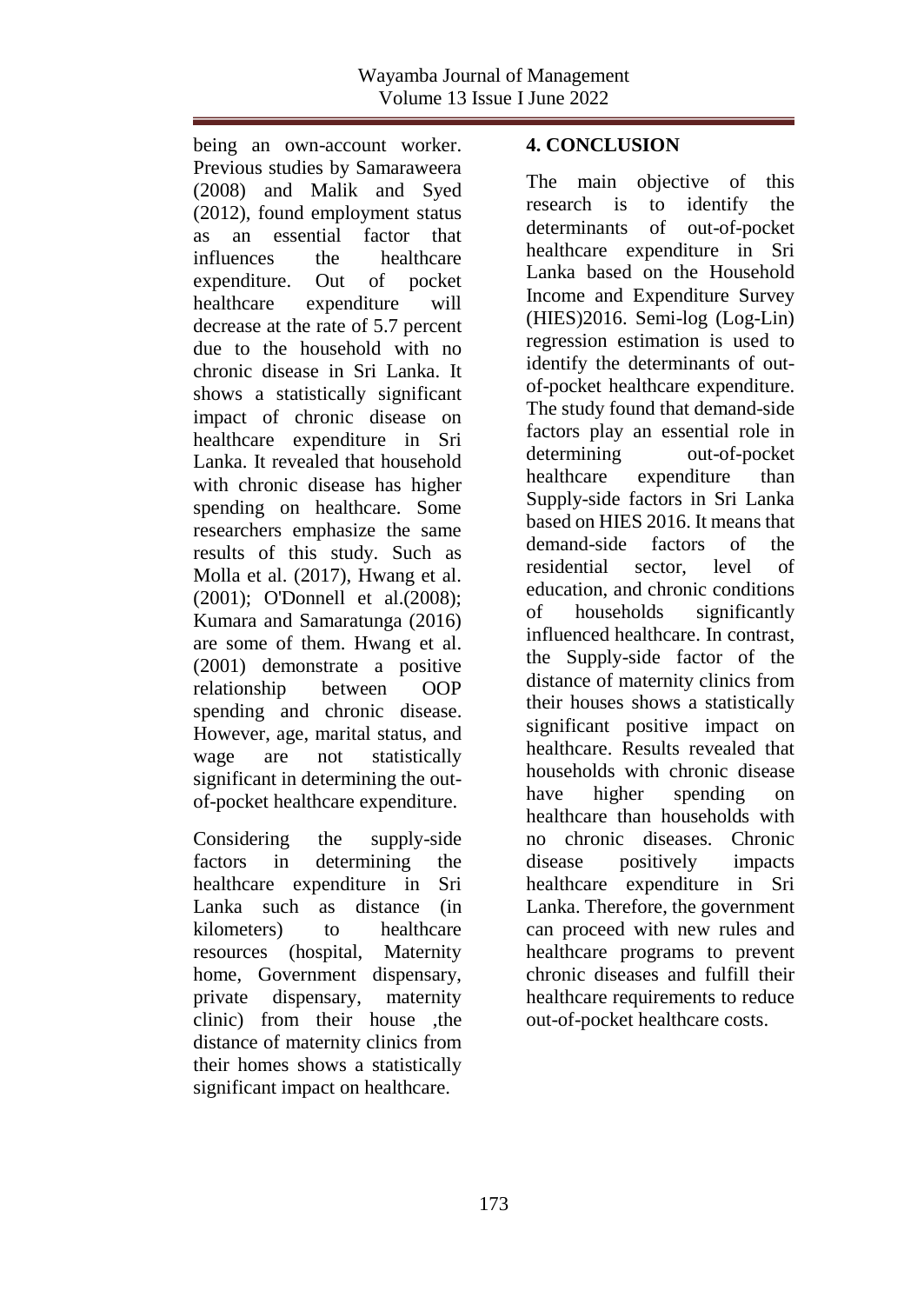#### **APPENDIX**





Source: HIES 2012/2013



At point  $X$  marginal  $cost = marginal$  benefit



Source: Grossman,1972



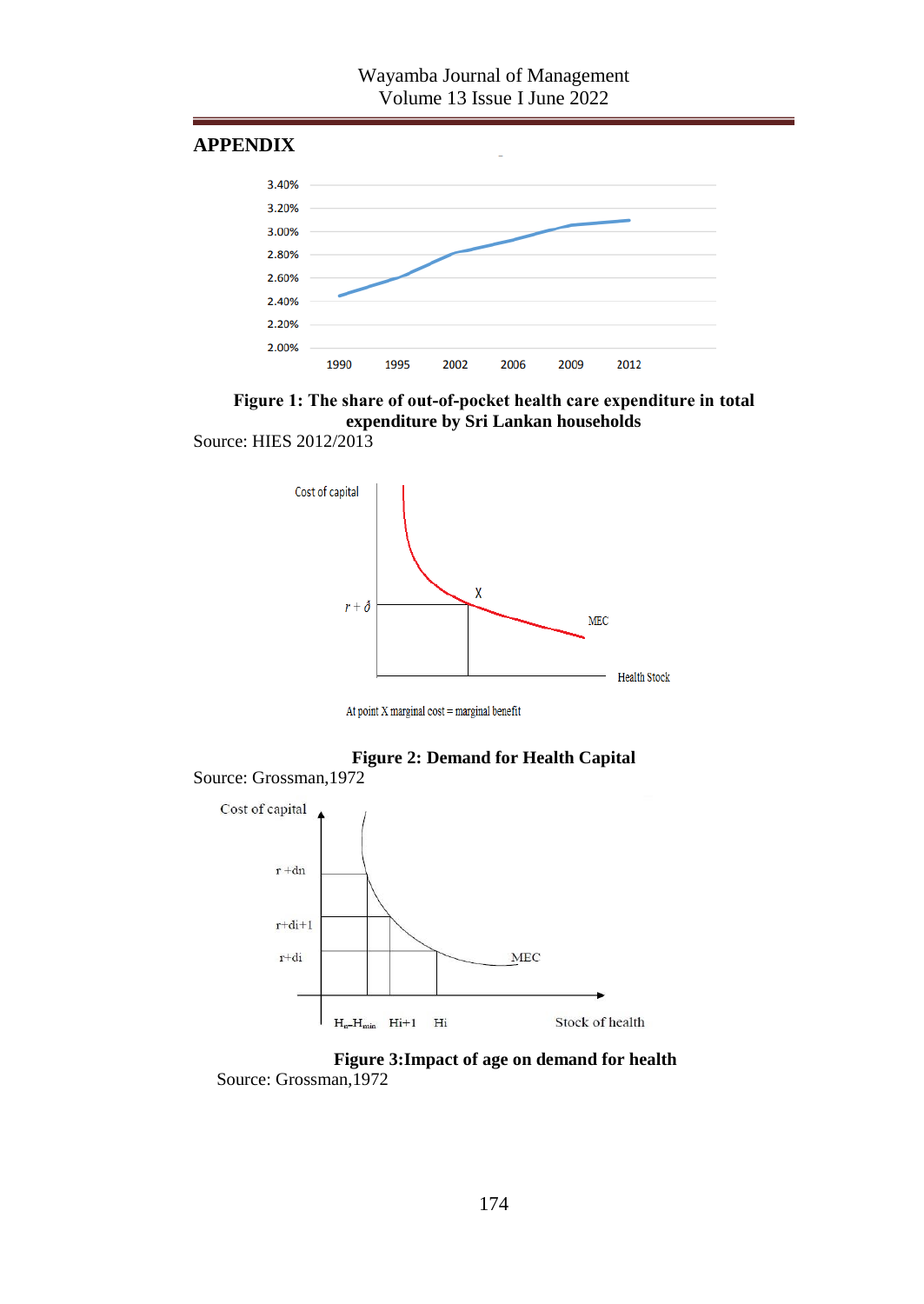









**Figure 6: Conceptual model for determinants of out-of-pocket healthcare expenditure**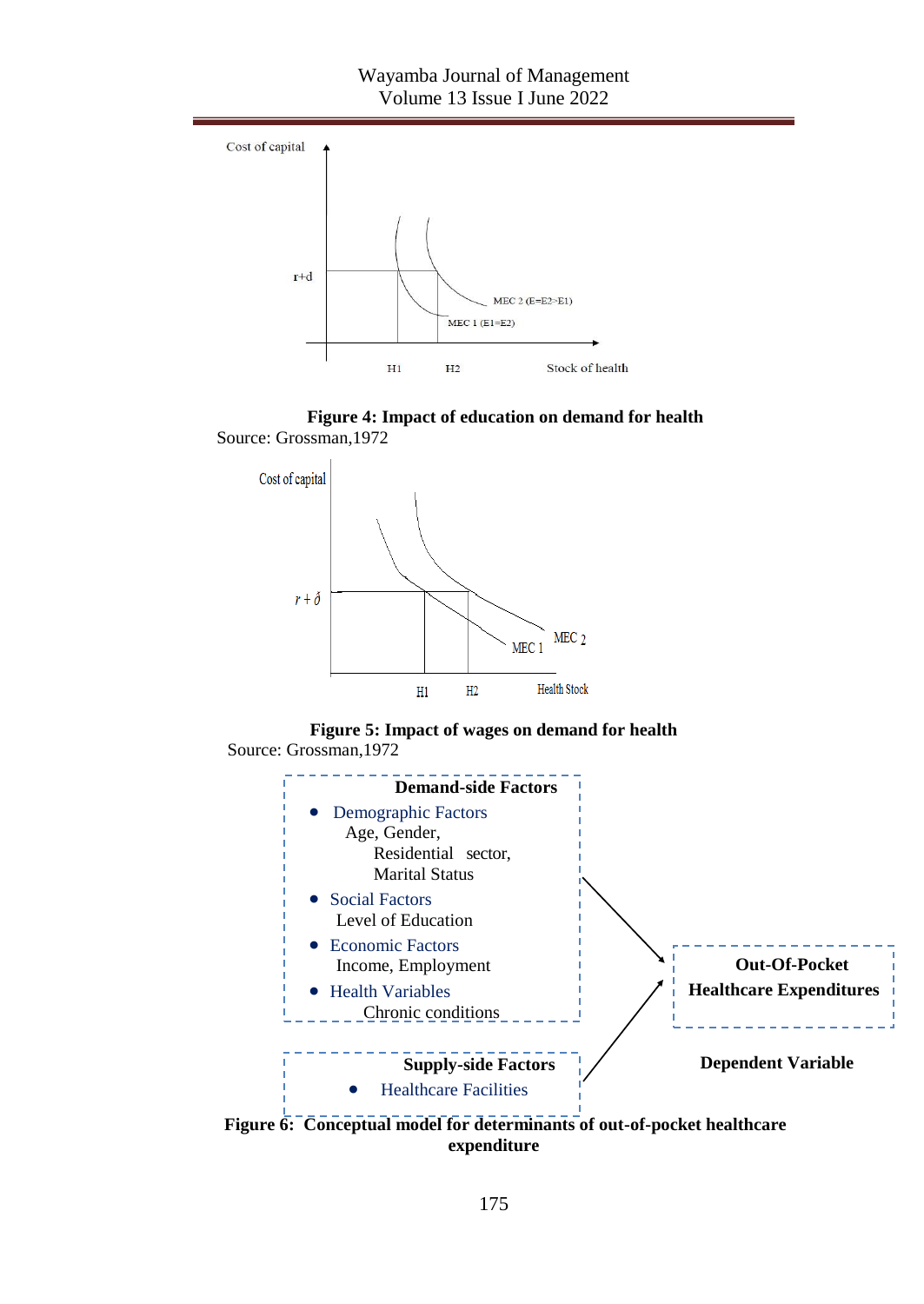## Wayamba Journal of Management Volume 13 Issue I June 2022

Source: Developed by researcher



**Figure 7: Healthcare Expenditures by the major Components** Source: HIES 2016

| Table 1:  Determinants of Out-of-Pocket Healthcare expenditure in Sri Lanka |
|-----------------------------------------------------------------------------|
|-----------------------------------------------------------------------------|

| <b>Determinants</b>    | <b>Variable</b>                                | <b>Coefficient</b> | <b>Standard</b><br>error | P-value  | t-test  |
|------------------------|------------------------------------------------|--------------------|--------------------------|----------|---------|
| Demographic            | Age                                            | 0.00048            | 0.0017                   | 0.785    | 0.27    |
| <b>Characteristics</b> | Gender (male=1)                                | 0.119              | 0.070                    | 0.091    | 1.69    |
|                        | Residential sector:                            |                    |                          |          |         |
|                        | Urban<br>Rural                                 | 1.352              | 0.092                    | $0.000*$ | 14.61   |
|                        |                                                | 0.448              | 0.086                    | $0.000*$ | 5.3     |
|                        | Marital status:                                |                    |                          |          |         |
|                        | Never married<br>Divorced Widowed<br>Separated | 0.142              | 0.124                    | 0.253    | 1.14    |
|                        |                                                | $-0.251$           | 0.253                    | 0.323    | $-0.99$ |
|                        |                                                | $-0.026$           | 0.085                    | 0.759    | $-0.31$ |
|                        |                                                | 0.061              | 0.14                     | 0.662    | 0.44    |
| <b>Social factor</b>   | Level of Education:                            |                    |                          |          |         |
|                        | Primary                                        | $-0.267$           | 0.053                    | $0.000*$ | $-5.02$ |
|                        | Post-secondary                                 | 0.152              | 0.051                    | $0.003*$ | 2.93    |
|                        | Tertiary                                       | 0.079              | 0.079                    | 0.315    | 1.00    |
| Economic               | Wage-salaries                                  | 1.51               | 8.16                     | 0.064    | 1.85    |
| <b>Factors</b>         | Employment status:                             |                    |                          |          |         |
|                        | Gov. employee                                  | $-0.103$           | 0.071                    | 0.144    | $-1.46$ |
|                        | Semi gov. employee                             | $-0.117$           | 0.103                    | 0.254    | $-1.14$ |
|                        | Employer                                       | $-0.194$           | 0.107                    | 0.070    | $-1.82$ |
|                        | Own account worker                             | $-0.118$           | 0.042                    | $0.005*$ | $-2.81$ |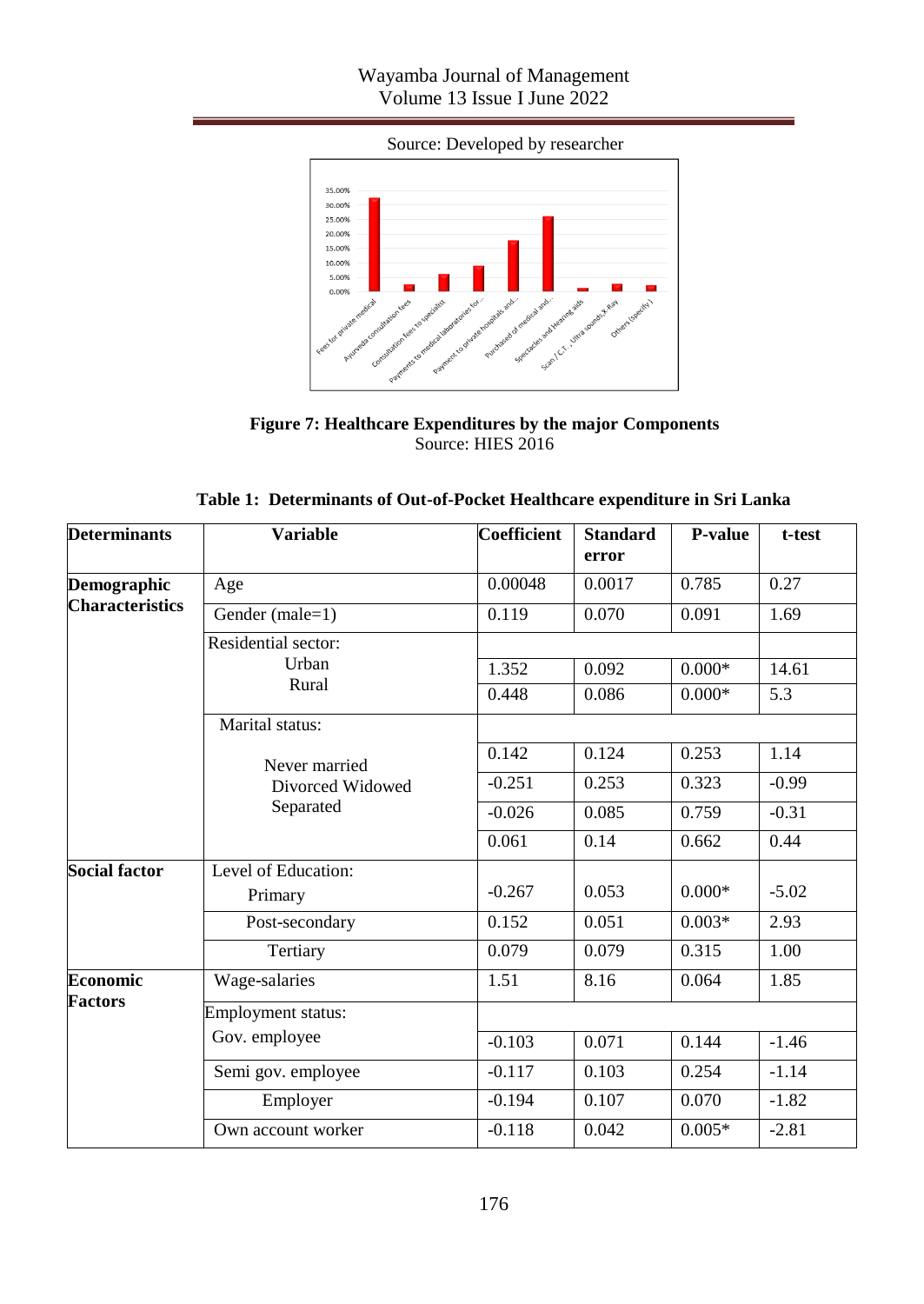|                      | Family worker                 | 0.297    | 0.253  | 0.24     | 1.17    |
|----------------------|-------------------------------|----------|--------|----------|---------|
| <b>Health factor</b> | Suffer from Chronic condition |          |        |          |         |
|                      | $No=1$                        | $-0.057$ | 0.045  | $0.026*$ | $-1.27$ |
| <b>Healthcare</b>    | hospital                      | 0.005    | 0.0034 | 0.095    | 1.67    |
| facility             | Maternity home                | $-0.002$ | 0.0032 | 0.452    | $-0.75$ |
|                      | Government dispensary         | $-5.52$  | 0.0063 | 0.999    | $-0.00$ |
|                      | private dispensary            | 0.002    | 0.0022 | 0.201    | 1.28    |
|                      | maternity clinic              | 0.011    | 0.0051 | $0.021*$ | $-2.31$ |
|                      | constant                      | 6.354    | 0.148  | $0.000*$ | 42.78   |

Wayamba Journal of Management Volume 13 Issue I June 2022

*Source:* Researcher's findings using HIES 2016

\*Significant coefficients at 5% significance Level

**Base category**: Being female, being married, having a chronic illness, being a private sector employee, being a household head with a pre-secondary education level, being an Estate sector household.

#### **REFERENCES**

- Amarasinghe ,S ., De Alwis, S and Saleem S. (2013). IHP Technical Reports Series, Number 2: Private Health Sector Review 2012. Colombo: Institute for Health Policy
- Andersen, R. M. (1995). Revisiting the Behavioural Model and Access to Medical Care: Does it Matter? Journal of Health and Social Behaviour,  $36:1-10.$
- Andersen, R. M. and Davidson, P. L. (2001). Improving Access to Care in America: Individua and Contextual Indicators. Changing the US Health Care System
- Andersen, R.M. and Newman, J. F. (2005). Societal and Individual

Determinants of Medical Care Utilization in the United States. The Milbank Quarterly, Vol. 83  $(4):1-28$ 

- Apere,T.O and Karimo T.M.(2014).Determinants of Out-Of-Pocket Healthcare Expenditure in theSouth-South Geopolitical Zone of Nigeria ,International Journal of Economics, Finance and Management ,3( 6)
- Angko, W. (2013). The Determinants of Healthcare Expenditure in Ghana. Journal of Economics and Sustainable Development ,4
- Babitsch, B., Goh,l D and von Lengerke T.(2012)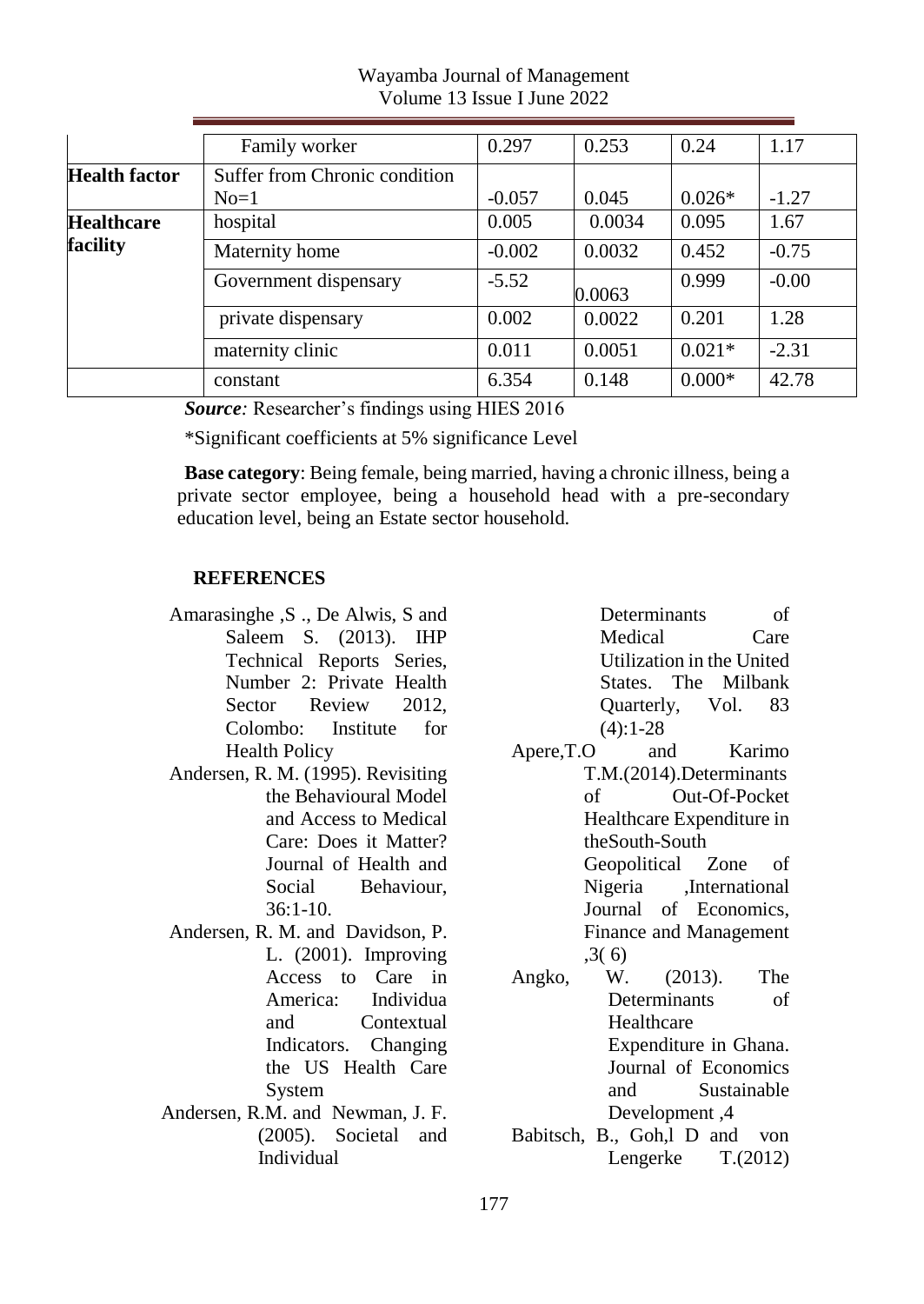#### Wayamba Journal of Management Volume 13 Issue I June 2022

|           | .Re-revisiting                     | Ke Xu., D    |
|-----------|------------------------------------|--------------|
|           | Andersen's Behavioral              |              |
|           | Model of Health                    |              |
|           | Services Use:<br>$\overline{A}$    |              |
|           | systematic review of               |              |
|           | studies from 1998-                 |              |
|           | 2011. Psychosoc Med                |              |
|           | ,9.                                |              |
| Fabbri, D | and Monfardini, C.(                |              |
|           | 2003). Public vs.                  |              |
|           | Private Health Care                |              |
|           | Services Demand in                 |              |
|           | Italy, Giornale degli              |              |
|           | Economisti, GDE                    |              |
|           | (Giornale degli                    | Kumara, A    |
|           | Economisti e Annali di             |              |
|           | Economia), Bocconi                 |              |
|           | University, $62(1)$                |              |
|           | Grossman, M.(1972). On the         |              |
|           | concept of health                  |              |
|           | capital and the demand             |              |
|           | for health. Journal of             |              |
|           | Political Economy ,80              |              |
| Grossman, | $M(2000)$ . The human              | Malik<br>, A |
|           | capital model.<br>In:              |              |
|           | Culyer,<br>A.J.,                   |              |
|           | Newhouse, J.P. (Eds.),             |              |
|           | Handbook of Health                 |              |
|           | Economics, vol. 1A,                |              |
|           | Elsevier, Amsterdam                |              |
| Household | Income<br>and                      |              |
|           |                                    | Masiye, F.   |
|           | Expenditure Survey.                |              |
|           | (2016).Department of               |              |
|           | Census and Statistics,             |              |
|           | Ministry of Finance                |              |
|           | and Planning, Sri                  |              |
|           | Lanka                              |              |
|           | Hwang , W., Weller , W., Ireys , H |              |
|           | and Anderson G.                    |              |
|           | 2001). Out-of-pocket               |              |
|           | medical spending for               |              |
|           | of<br>chronic<br>care              | Morrisey,    |
|           | conditions. Health Aff             |              |
|           | (Millwood), 20(6)                  |              |
|           |                                    |              |

avid, B., Evans, Patrick Kadama, Juliet Nabyonga, Peter Ogwang Ogwal, Pamela Nabukhonzo and Ana Mylena Aguilar.(2006).Unders tanding the impact of eliminating user fees: Utilization and catastrophic health expenditures in Uganda,Social Science & Medicine,62(4)

- $\Delta$ .S and Samaratunge, R. (2016).Patterns and determinants of out‐of‐ pocket health care expenditure in Sri Lanka: evidence from household surveys. Health Policy Plan.31(8)
- and Syed S.I.(2012), Socio-economic determinants of household out-ofpocket payments on healthcare in Pakistan. Int J Equity Health ,11
- and Kaonga, O. (2016). Determinants of Healthcare Utilisation and Out-of-Pocket Payments in the Context of Free Public Primary Healthcare in Zambia. International Journal of Health Policy and Management, 5(12)
- M. A. (2001). Competition in hospital and health insurance markets: a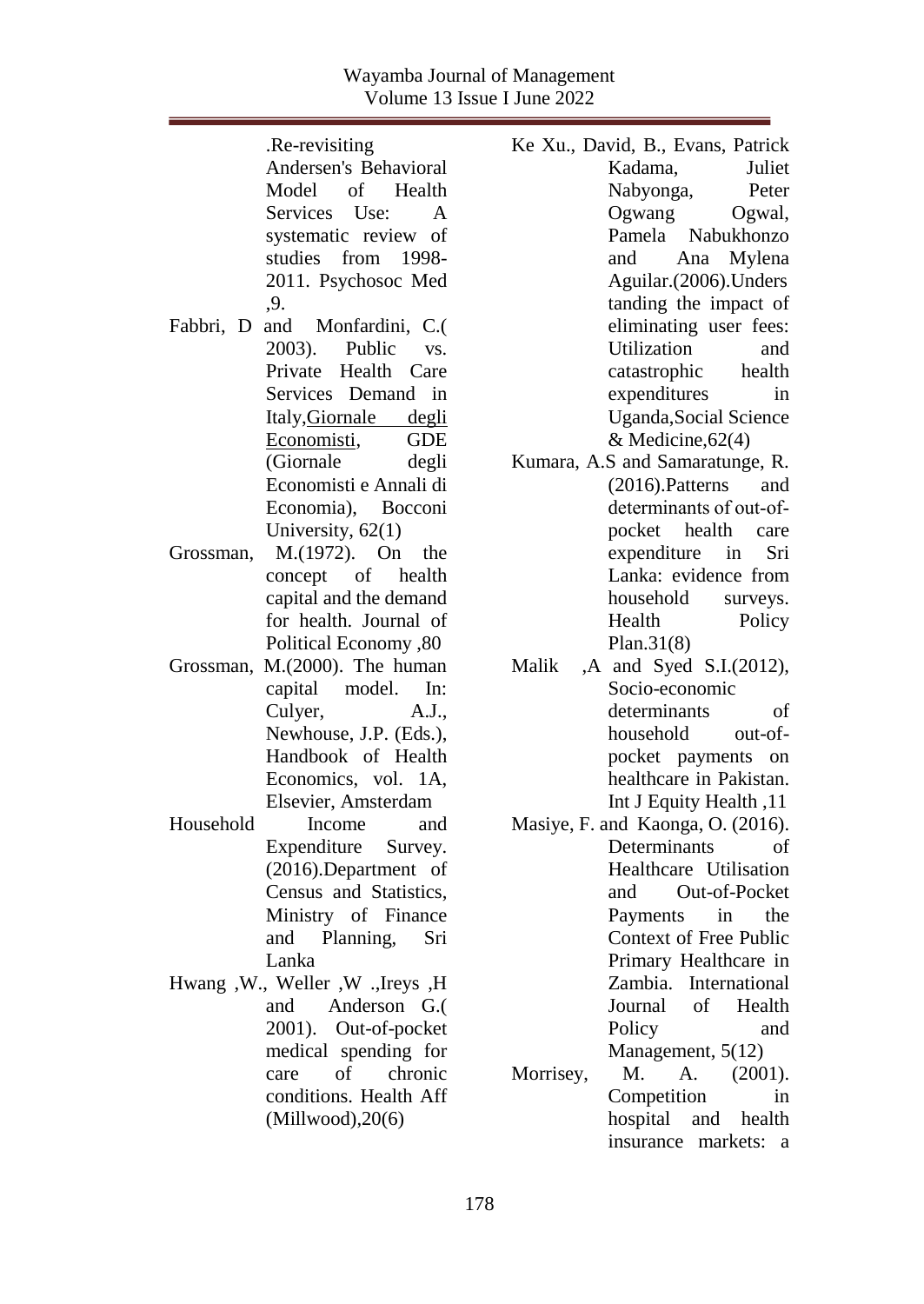| review and research               | among Developing                   |
|-----------------------------------|------------------------------------|
| Health<br>agenda.                 | Countries. Health Syst             |
| services research, 36(1)          | Policy Res. $4(1)$                 |
| Pt 2)                             | R.P<br>and<br>Rannan-Eliya         |
| Molla, A.A., Chi, C. & Mondaca,   | Sikurajapathy<br>$\mathbf{L}$ .    |
| A.L.N.<br>(2017).                 | (2008). Sri Lanka:                 |
| Predictors of high out-           | "Good Practice" in                 |
| of-pocket healthcare              | expanding healthcare               |
| expenditure:<br>an                | coverage. In:<br>Good              |
| analysis<br>using                 | Practices<br>Health<br>in          |
| Bangladesh household              | Financing Lessons                  |
| income<br>and                     | from Reforms in Low-               |
| expenditure<br>survey,            | and Middle-Income                  |
| 2010. BMC Health                  | Countries. Washington              |
| Serv Res, 17                      | DC: World Bank                     |
| Mullahy, J. (2009). Econometric   | Rashidul A. M,,Abdur R. S and      |
| Modeling of Health                | Alec<br>Morton<br>et               |
| Costs<br>Care<br>and              | al.(2017).Distribution             |
| Expenditures:<br>$\mathsf{A}$     | and determinants<br>of             |
| Survey of Analytical              | pocket<br>out-of-                  |
| Issues and Related                | healthcare                         |
| Policy Considerations.            | expenditures<br>in                 |
| Medical care, 47                  | Bangladesh.                        |
| O'Donnell, O., van Doorslaer, E., | R.<br>Samadi<br>A, Homaie          |
| Wagstaff, A and                   | E.(2013). Determinants             |
| Lindelow,                         | of<br>Healthcare                   |
| M(2008). Analyzing                | Expenditure<br>in                  |
| Health Equity Using               | <b>Economic Cooperation</b>        |
| Household<br>Survey               | Organization<br>(ECO)              |
| Data : A Guide to                 | Countries:<br>Evidence             |
| Techniques and Their              | from<br>Panel                      |
| Implementation.                   | Cointegration Tests.               |
| Washington,<br>DC:                | Int J Health Policy                |
| World Bank.                       | Manag, $1(1)$                      |
| Pallegedara, A and Grimm,         | Samaraweera G. R. S. R. C. (2008). |
| M.(2018). Have out-               | A Comparative Study                |
| of-pocket health care             | Demand<br>for<br>οf                |
| payments risen under              | Ayurvedic<br>Care:                 |
| free health care policy?          | Private<br>VS.                     |
| The case of Sri Lanka.            | Government:<br>Case<br>a           |
| J Health Plann<br>Int             | Study from Ratnapura               |
| Mgmt, 33                          | District, http://www.              |
| Puteh<br>S.E.W<br>and<br>Almualm  | mgt/images/stories/res             |
| Y.(2017).Catastrophic             | earch/ircmf/2010/BE/               |
| Health<br>Expenditure             | 7.PDF                              |
|                                   |                                    |